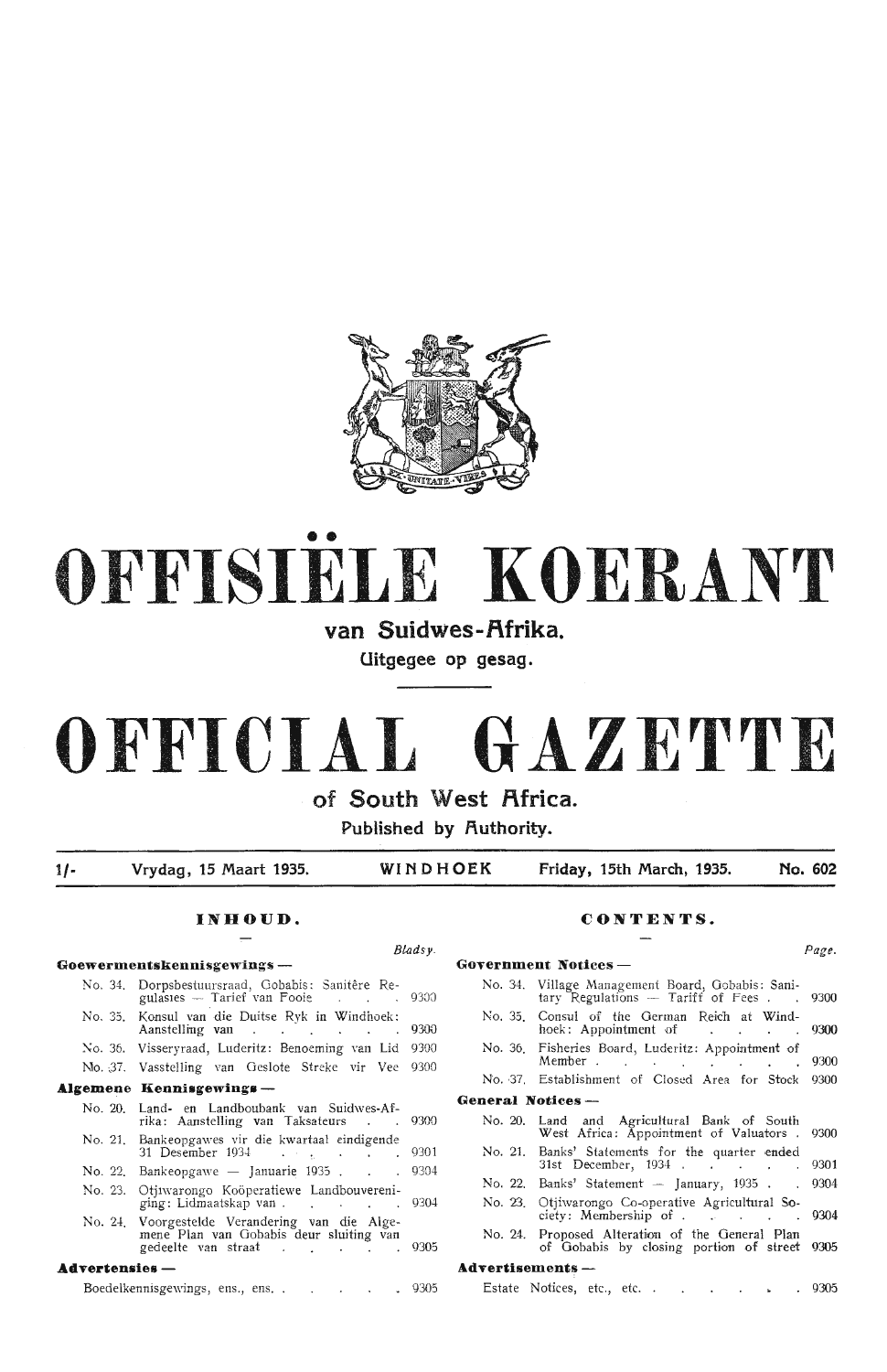# **Ooewermentskennisgewings.**

Die volgende Goewermentskennisgewings word vir alge• gemene informasie gepubliseer.

> F. P. COURTNEY CLARKE Sekretaris vir Suidwes-Afrika.

Kantoor van die Administrateur, Windhoek,

No. 34.) [ 1 Ma art 1935. No . 34.] [1st March, 1935.

## DORPSBESTUURSRAAD, GOBABIS: SANITERE REGULASIES - TARIEF VAN FOOIE.

Vir algemene informasie word hierby bekend gemaak dat die Administrateur die volgende tarief van fooie of vorderings vir die verwydering en wegdoen van nagvuil<br>en afval, opgetrek deur die Dorps'bestuursraad van Gobabis, ooreenkomstig die bepalings van artikels *tien, sewentien* en<br>*vier-en-twintig van Goewermentskennisgewing No. 19 van*<br>4 Februarie 1935, goedgekeur het:---

- (a) Nagvuil en afval per emmer per maand  $. 4/(6)$
- (b) Nagvuil en afval per emmer per maand ten op-<br>sigte van die Benedictus Hospitaal en ander de 4/-

No. 35.] [4 Maart 1935. No. 35.] [ 4th March, 193:i.

## DUITSE KONSUL, WINDHOEK.

Die Koning se Erkenningsbesluit, wat Dr. HANS VON OELHAFEN magtig om as Konsul van die Duitse Ryk in Windhoek vir die Mandaatgebied van Suidwes-Afrika en die<br>gebied van Walvisbaai op te tree, is uitgereik.

No. 36.] [ 11 Maart 1935. No. 36.] [ 11th March, 1935.

## VISSERYRAAD: LUDERITZ.

Dit het die Administrateur behaag om, kragtens artikel twintig van Proklamasie No. 18 van 1922, GEORG HINZ herroepelik te benoem tot die raad vir die magistraatsdistrik Luderitz in verband met robbevangs- en visseryaange-<br>Ieenthede, in die plek van Edward Francis Burbidge (ver-<br>plaas).

VASSTELLINO VAN OESLOTE STREKE VIR VEE.

Dit het die Administrateur behaag om kragtens die magte hom verleen by artikel *twee* van die Veesiektewet Wysigiingsordomnansie 1928 (Ordonnansie No. 5 van 1928) te<br>Verklaar dat die streek beskrywe in die Bylae van hierdie<br>kennisgewing 'n streek is, waarin of waaruit dit nie wettig sal wees nie om vee te laat inkom of te verwyder, behalwe op gesag van 'n permit uitgereik deur die Floofveearts.

Ooewermentskennisgewing No. 178 van 1930 word hierby herroep. BYLAE.

Die streek bevattende (1) daardie gedeelte van die Distrik Omaruru geleë westelik van die Polisiesone-grens, soos<br>beskrywe in die Eerste Bylae van Proklamasie No. 26 van<br>1928, en (2) daardie gedeelte van die Distrik Outjo geleë westelik en noordelik van die Polisiesone-grens, soos bes'k'rywe in die Eerste Bylae van Proklamasie No. 25 van 1928.

# **Algemene Kennisgewings.**

## (No. 20 van 1935.)

LAND- EN LANDBOUBANK VAN SUIDWES-AFRIKA.

## AANSTELLING VAN TAKSATEURS

Dit word hiermee bekend gemaak ooreenkomstig artikel 4 van Wet No. 18/1912, soos gewysig en op Suidwes-Afrika deur Proklamasie No. 10/1922 toegepas, dat die volgende per-

## **Government Notices.**

The following Government Notices are published for general information.

F. P. COURTNEY CLARKE,

Secretary for South West Africa.

Office of the Administrator, Windhoek.

VILLAGE MANAGEMENT BOARD, GOBABIS: SANITARY  $RECUUATIONS - TARIFF OF FFFS$ 

It is hereby notified for general information that the A:dministrator has approved of the following tariff of fees or charges for the removal and disposal of nightsoil and refuse, framed by the Village Management Board of Gobabis in accordance with the provisions of sections *ten, seventeer* and *twenty-four* of Government Notice No. 19 of the 4th February, 1935:-

(a) Nightsoil and refuse per bucket per month . 4/6

(b) Nightsoil and refuse per bucket per month m respect of the Benedictus Hospital  $\frac{1}{4}$ 

## GERMAN CONSUL AT WINDHOFK

The King's Exequatur empowering Dr. HANS VON OELHAFEN to act as Consul of the German Reich at Windhoek, for the Mandated Territory of South West Africa and the Territory of Walvis Bay, has been issued.

#### FISHERIES BOARD: LUDERITZ.

The Administrator has been pleased, under section twent of Proclamation No. 18 of 1922, to nominate GEORG HINZ, during pleasure, to the board for the magisterial district of Luderitz in connection with sealing and fishery matters in the place of Edward Francis Burbidge, transferred.

**No.** 37.) [ 13 Maart 1935. No. 37.] [13th March 1935.

ESTABLISHMENT OF CLOSED AREA FOR STOCK.

The Administrator has been pleased, under the powers in him vested by section *iwo* of the Stock Diseases Law Amendment Ordinance, 1928, (Ordinance No. 5 of 1928) to declare the area described in the annexure to this notice to be an area into or out of which' it shall not be lawful to allow stock to stray or to remove stock, except on the aufhority of a permit issued by the Senior Veterinary Officer

Government Notice No. 178 of 1930 is hereby repealed

#### **ANNEYHDE**

The Area comprising (1) that portion of the Omaruru district situated to the west of the Police Zone Boundary as described in the First Schedule to Proclamation No. 26 of 1928, and (2) that portion of the Outjo District situated to the west and north of the Police Zone Boundary as described in the First Schedule to Proclamation No. 26  $of$  1928

# **General Notices.**

## (No. 20 of 1935.)

LAND AND AGRICULTURAL BANK OF SOUTH WEST **AFRICA** 

### APPOINTMENT Of VALUATORS.

It is hereby notified that in terms of Section 45 of  $Ac$ No. 18/1912, as amended and applied to South West Africa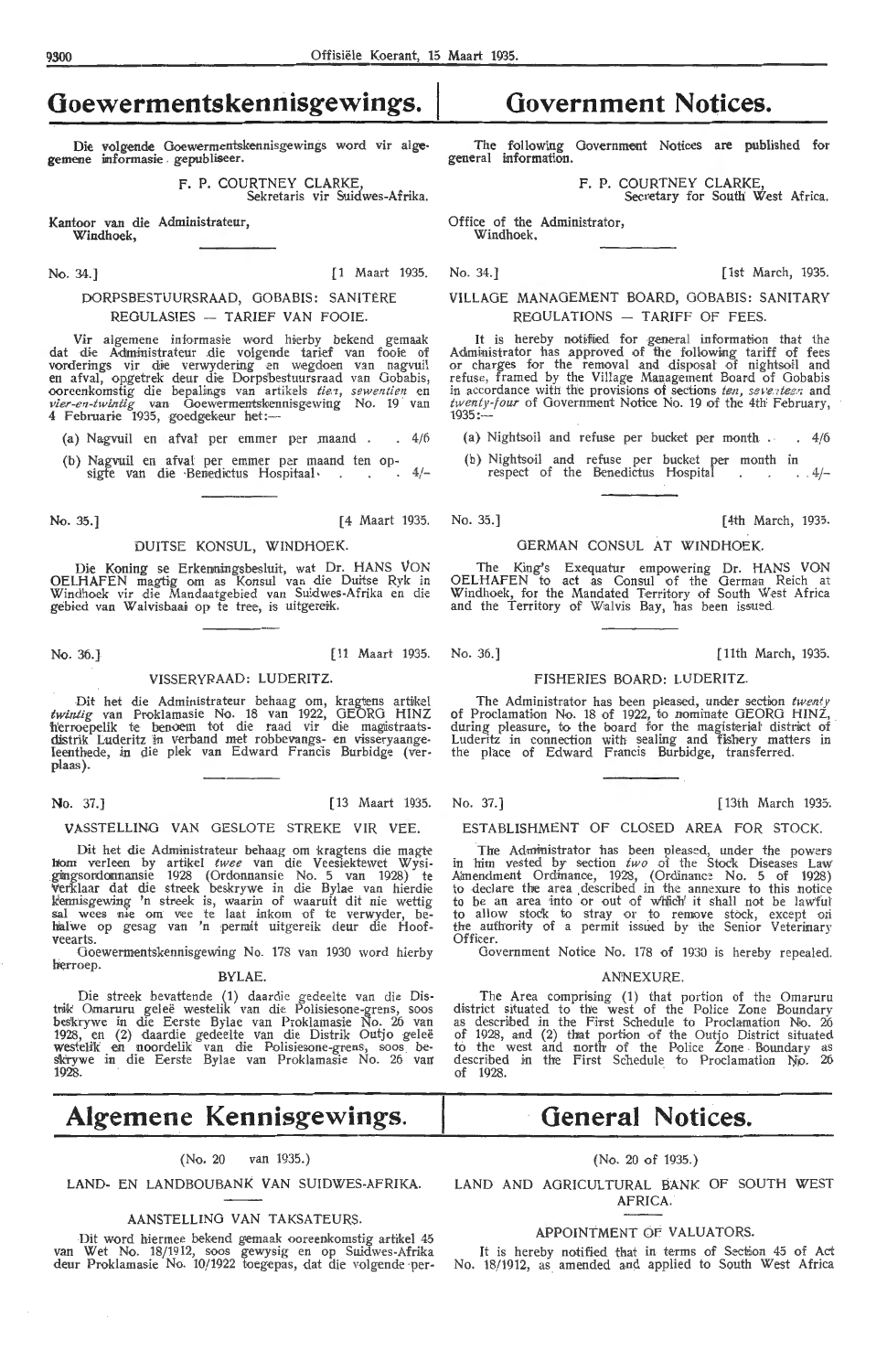sone deur die Raad van Bestuur van die Land- en Landboubank<br>van Suidwes-Afrika, aangestel is om eiendomme, vir die doeleindes van gesegde Wet, in die distrikte in hierdie kennisgewing vermeld, te inspekteer en takseer.

Daniel Willem Kotze

Peter Wither

by Proclamation No. 10/1922, the following persons have been appointed by the Board of Management of the Land and Agricultural Bank of South West Africa, to inspect and value properties for the purposes of the said Act, for the districts specified in this notice.

J. G. F. von Backstrom, MANAGER.

Windhoek, 1 Maart 1935. J. 0. F. van Backstrom,

 $\ddot{\phantom{a}}$ 

BESTUURDER. Windhoek, 1st March, 1935. OIBEON. van / of Witvlei.  $\overline{\phantom{a}}$  $\sim$ GROOTFONTEJN. van / of Grootfontein.  $\sim$   $\sim$   $\sim$  $\sim$  $\overline{\phantom{a}}$  $k$ 

|                                                                                                                                                                                                                                                               |                      |           |                      | KAKIBID.             |        |   |                      |                          |
|---------------------------------------------------------------------------------------------------------------------------------------------------------------------------------------------------------------------------------------------------------------|----------------------|-----------|----------------------|----------------------|--------|---|----------------------|--------------------------|
| Alois Joseph Simkowsky.                                                                                                                                                                                                                                       |                      |           |                      | <b>All Contracts</b> |        |   | van / of Karibib.    |                          |
|                                                                                                                                                                                                                                                               |                      |           |                      | OKAHANDIA.           |        |   |                      |                          |
| Lodewyk Johannes Bouwer van Aardt.                                                                                                                                                                                                                            |                      |           | $\ddot{\phantom{0}}$ |                      |        |   |                      | van / of Okakango.       |
| James Hector Donald Munro.                                                                                                                                                                                                                                    |                      |           |                      |                      |        |   |                      | van / of Montrose.       |
|                                                                                                                                                                                                                                                               |                      |           |                      | OTHWARONGO.          |        |   |                      |                          |
| Ludwig Hoepker<br>$\sim$<br>٠<br>٠                                                                                                                                                                                                                            |                      |           |                      |                      | $\sim$ |   | van / of Osire.      |                          |
|                                                                                                                                                                                                                                                               |                      |           |                      | OUT JO.              |        |   |                      |                          |
| Cornelis Avis<br>$\bullet$ . The contract of the contract of the contract of the contract of the contract of the contract of the contract of the contract of the contract of the contract of the contract of the contract of the contract of the co<br>$\sim$ | $\ddot{\phantom{0}}$ |           |                      |                      |        | ۰ | van / of Molden.     |                          |
| Dirk Johannes Boshoff.                                                                                                                                                                                                                                        |                      | $\bullet$ | $\cdot$              |                      | ٠      |   | van $\int$ of Jobos. |                          |
|                                                                                                                                                                                                                                                               |                      |           |                      | WARMBAD.             |        |   |                      |                          |
| Johannes Alexander Becker.                                                                                                                                                                                                                                    |                      |           |                      | $\sim$               | ٠      |   |                      | van / of Nieuwefontein.  |
|                                                                                                                                                                                                                                                               |                      |           |                      | WINDHOEK.            |        |   |                      |                          |
| Richard Ernst Oskar Dietterle                                                                                                                                                                                                                                 | $\blacksquare$       |           | $\bullet$            | $\sim$               | $\sim$ |   |                      | van / of Kleepforte.     |
| Robson<br>George<br>$\bullet$                                                                                                                                                                                                                                 |                      |           |                      |                      | ٠      |   |                      | van / of Otjisauna Nord. |
|                                                                                                                                                                                                                                                               |                      |           |                      |                      |        |   |                      |                          |

(No. 21 van/of 1935.)

BANKEOPGAWES VIR KWARTAAL EINDIGENDE 31 DESEMBER 1934, OOREENKOMSTIG ARTIKEL AGT VAN PROKLAMASIE NO. 29 VAN 1930. (DIE BANKEPROKLAMASIE 1930.)

BANKS' STATEMENT FOR QUARTER ENDED 31ST DECEMBER, 1934, IN TERMS OF SECTION EIGHT OF PROCLAMATION NO. 29 OF 1930. (THE BANKS' PROCLAMATION, 1930.)

> DIE STANDERD BANK VAN SUID-AFRIKA, BEPERK, waarby die "African Banking Corporation, Limited" ingelyf is.

Opgawe van Laste en Bate van die Standerd Bank van Suid-Afrika Beperk, op die 31ste dag van Desember 1934, ooreen-<br>komstig die Bankeproklamasie 1930.

THE STANDARD BANK OF SOUTH AFRICA, LIMITED.

(With which is incorporated the African Banking Corporation Limited.)

Statement of Liabilities and Assets of the Standard Bank of South Africa, Limited, on the 31st day of December, 1934, prepared in accordance with the "Banks' Proclamation, 1930".

> LASTE. LIABILITIES.

|                                                                                                                          | <b>ㄴ ''다니니니' ' 'L'</b> '.                                                |                                                                                 |                                                          |
|--------------------------------------------------------------------------------------------------------------------------|--------------------------------------------------------------------------|---------------------------------------------------------------------------------|----------------------------------------------------------|
|                                                                                                                          | Binne S.W.Afrika.<br>In S.W.Africa.<br>(Unie Munt.)<br>(Union Currency.) | Buite S.W. Afrika.<br>Outside S.W. Africa.<br>(Unie Munt.)<br>(Union Currency.) | Totaal.<br>Total.<br>$(Unie$ Munt.)<br>(Union Currency.) |
| Aan $/$ To:<br>Britse Sterlg.<br>Getekende Kapitaal<br>. (British Sterling $£10,000,000)$<br>Subscribed Capital .        |                                                                          |                                                                                 |                                                          |
| Opbetaalde Kapitaal<br>Paid-up Capital.                                                                                  |                                                                          | 2,500,000 0 0                                                                   | 2,500,000<br>$0\quad 0$                                  |
| Reserwefonds<br>Reserve Fund.<br>$\sim$                                                                                  |                                                                          | $2,500,000$ 0 0                                                                 | 2,500,000<br>$0\quad 0$                                  |
| Note in Omloop<br>Notes in Circulation.<br>$\cdot$<br>$\cdot$<br>$\bullet$                                               | 70,488 0 0                                                               | 426,396 0 0                                                                     | $0\quad 0$<br>496,884                                    |
| Regeringsdepositos:-<br>Government Deposits:-                                                                            |                                                                          |                                                                                 |                                                          |
| Administrasie van Suidwes-Afrika<br>(a) Administration of S.W.A                                                          | 28,269 2 8                                                               |                                                                                 | 28,269 2 8                                               |
| Ander Goewermente<br>(b) Other Governments<br>$\ddot{\phantom{0}}$<br>$\bullet$                                          |                                                                          | 484,529 0 8                                                                     | 484,529 0 8                                              |
| Spaarbank-depositos<br>Savings Bank Deposits.<br>$\bullet$                                                               | 43,332 4 8                                                               | 1,687,828 10 10                                                                 | 1,731,160 15 6                                           |
| Ander depositos:-<br>Other Deposits:---                                                                                  |                                                                          |                                                                                 |                                                          |
| Betaalbaar na kennisgewing of op 'n bepaalde dag<br>(a) Payable after notice or on a fixed day.<br>$\sim$                | 21,273 13 9                                                              | 16,946,819 10 6                                                                 | 16,968,093<br>4 3                                        |
| Betaalbaar op aanvraag<br>(b) Payable on demand.<br><b>All Contracts</b><br>$\cdot$<br>$\bullet$<br>$\ddot{\phantom{1}}$ | 174,609 18 3                                                             | 35,077,490 1 7                                                                  | 35,252,099 19 10                                         |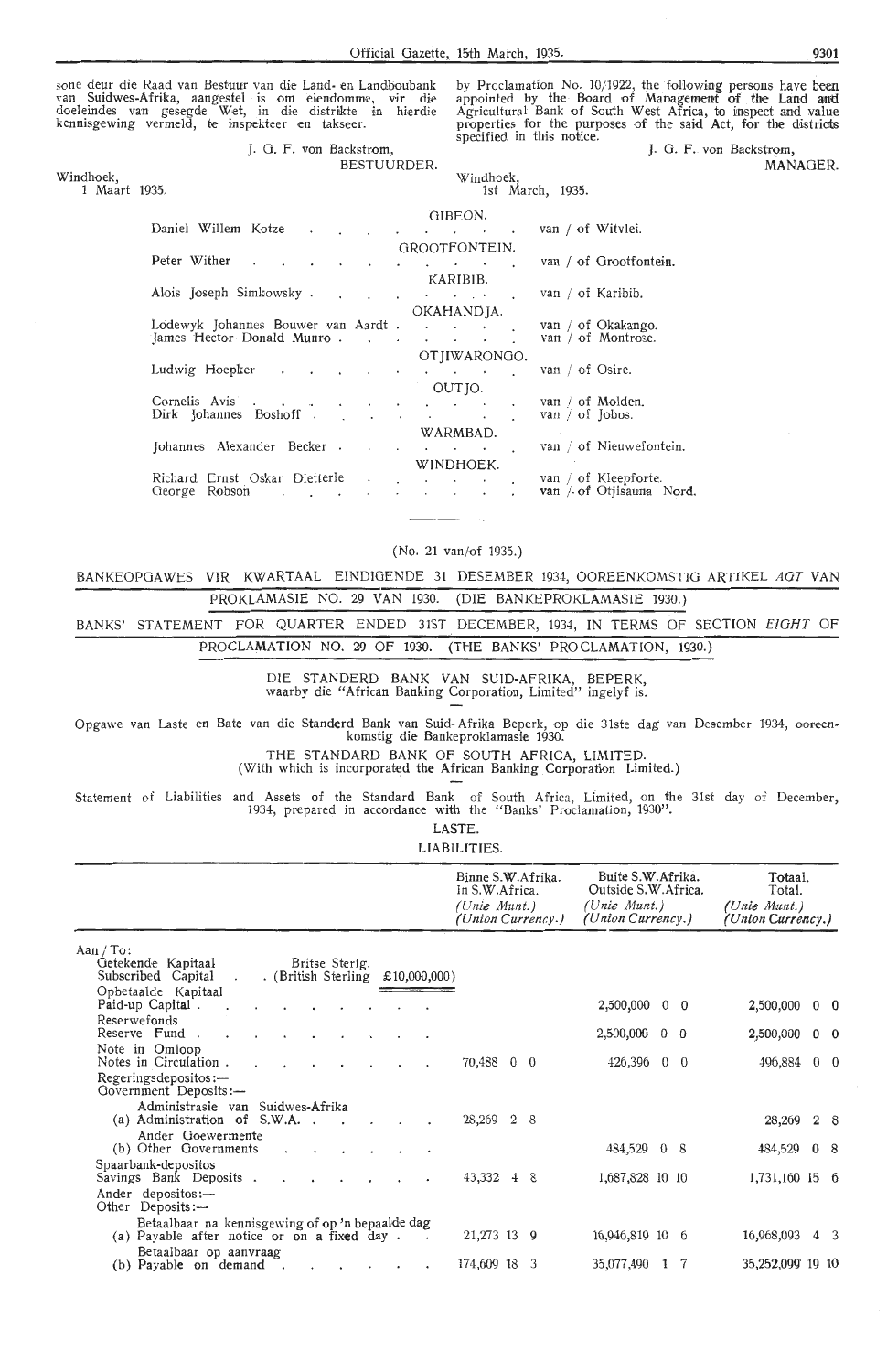| Balanse verskuldig aan ander banke                                                                              |                                     |                                          |                                   |
|-----------------------------------------------------------------------------------------------------------------|-------------------------------------|------------------------------------------|-----------------------------------|
| Balances due to other Banks.<br>Balanse verskuldig aan hoofkantoor en takke                                     |                                     | 107,209 16 8                             | 107,209 16 8                      |
| Balances due to Head Office and Branches.                                                                       | 115,902 18 2                        |                                          | 115,902 18 2                      |
| Wisselbriewe betaalbaar<br>Bills Payable<br>Verpligtings ander as die voorafgaande                              | 2 7<br>51                           | 628, 264 7 8                             | 628,315 10 3                      |
| Liabilities other than the foregoing                                                                            | 36,122<br>8 <sub>6</sub>            | 6,597,718 9 11                           | 6,633,840 18 5                    |
|                                                                                                                 | £490,049 8 7                        | 66,956,255 17 10                         | 67,446,305 6 5                    |
|                                                                                                                 | BATE.                               |                                          |                                   |
|                                                                                                                 | ASSETS.                             |                                          |                                   |
|                                                                                                                 | Binne S.W.Afrika.<br>In S.W.Africa. | Buite S.W.Afrika.<br>Outside S.W.Africa. | Totaal.<br>Total.                 |
|                                                                                                                 | (Unie Munt.)<br>(Union Currency.)   | (Unie Munt.)<br>(Union Currency.)        | (Unie Munt.)<br>(Union Currency.) |
| Per / $By:$                                                                                                     |                                     |                                          |                                   |
| Muntstukke in hande en onderweg<br>Coin in hand and in transit.                                                 | 8,190 18 1                          | 719,485 10 1                             | 727,676 8 2                       |
| Staafgoud in hande en onderweg<br>Bullion in hand and in transit.                                               |                                     | 31,388 8 2                               | 31,388 8 2                        |
| Balanse verskuldig deur Suid-Afrikaanse Reserwe Bank<br>Balances held in South African Res. Bank.               |                                     | 10.088,438 5 3                           | 10,088,438<br>5 <sup>3</sup>      |
| Geld op aanvraag of kort kennisgewing<br>Money at call or short notice                                          |                                     | 1,675,000<br>$0\quad 0$                  | 1,675,000<br>$0\quad 0$           |
| Note van Suid-Afrikaanse Reserwe Bank<br>Notes of South African Reserve Bank.                                   | 667 10 0                            | 1,534,595 10 0                           | 1,535,263 0 0                     |
| Note van ander banke<br>Notes of other Banks.                                                                   | $19,901 \quad 0 \quad 0$            | 409,220 15 5                             | 429,121 15 5                      |
| Balanse verskuldig deur ander banke<br>Balances due by other Banks.                                             |                                     | 536,014 19 2                             | 536,014 19 2                      |
| Sekuriteite :—<br>Securities :—                                                                                 |                                     |                                          |                                   |
| Unie-Goewerment<br>(a) Union Government                                                                         |                                     | 3,044,393 11 0                           | 3,044,393 11 0                    |
| Britse en Koloniale Goewermente                                                                                 |                                     |                                          |                                   |
| (b) British and Colonial Governments.<br>Ander Sekuriteite                                                      |                                     | $11,423,255$ 2 0                         | 11,423,255<br>2 0                 |
| (c) Other Securities<br>Wisselbriewe onder diskonto:-                                                           |                                     | 928,321 16 10                            | 928,321 16 10                     |
| Bills under discount:-<br>Lopende                                                                               |                                     |                                          |                                   |
| (a) Current<br>and the contract of the contract of the<br>$\bullet$<br>$\bullet$<br>Agterstallige en onbetaalde | 54,921 8 3                          | 4,781,026 17 8                           | 4,835,948 5 11                    |
| (b) Overdue and unpaid.<br>the contract of the con-<br>Lenings en voorskotte ander as wisselbriewe:             | 5,272 1 11                          | 97,595 8 11                              | 102,867 10 10                     |
| Loans and advances other than Bills:-<br>Verseker                                                               |                                     |                                          |                                   |
| (a) Secured<br>and the contract of the con-<br>and the company<br>Nie verseker nie                              | 302,744 15 2                        | 22,089,794 0 4                           | 22,392,538 15 6                   |
| (b) Unsecured<br>Balanse verskuldig deur Hoofkantoor en ander Takke                                             | 67,686 14 6                         | 2,886,739 18 5                           | 2,954,426 12 11                   |
| Balances due by Head Office and Branches                                                                        |                                     | 2,344,286 14 8                           | 2,344,286 14 8                    |
| Voorskotte aan Goewerment:<br>Advances to Government                                                            |                                     |                                          |                                   |
| Administrasie van Suidwes-Afrika<br>(a) Administration of $S.W.A.$ .<br>$\cdot$ $\cdot$                         |                                     |                                          |                                   |
| Ander Goewermente<br>(b) Other Governments                                                                      |                                     | 336,236 10 4                             | 336,236 10 4                      |
| Voorskotte aan publieke liggame<br>Advances to Public Bodies .<br>$\sim$ $ \sim$                                | $1,122$ 5 1                         | 236,389 6 8                              | 237,511 11 9                      |
| Grondbesit ander as bankperseel<br>Landed Property other than Bank Premises.                                    | 14,960 10 9                         | 365,304 18 1                             | 380,265 8 10                      |
| Bankperseel, meubels, ens.<br>Bank Premises, Furniture, etc.                                                    | 5,982 6 10                          | 1,699,365 6 6                            | 1,705,347 13 4                    |
| Bate ander as die voorafgaande<br>Assets other than the foregoing.                                              | 8,599 18 0                          | 1,729,402 18 4                           | 1,738,002 16 4                    |
|                                                                                                                 | £490,049 8 7                        | 66,956,255 17 10                         | 67,446,305 6 5                    |

Gesamentlike bedrag van lenings aan en skulde van direkteurs, ouditeurs of amptenare van die bank en van enige "firmas of vennootskappe, waarin hulle of enigeen van hulle enige direkte belang het  $\qquad \qquad$   $\qquad$   $\qquad$   $\qquad$  £119,134 3s 3d. Aggregate amount of Loans to and Liabilities of Directors, Auditors or Officers of the Bank, and of any firms or partnerships in which they or any of them have any direct interest £119,134 3s 3d.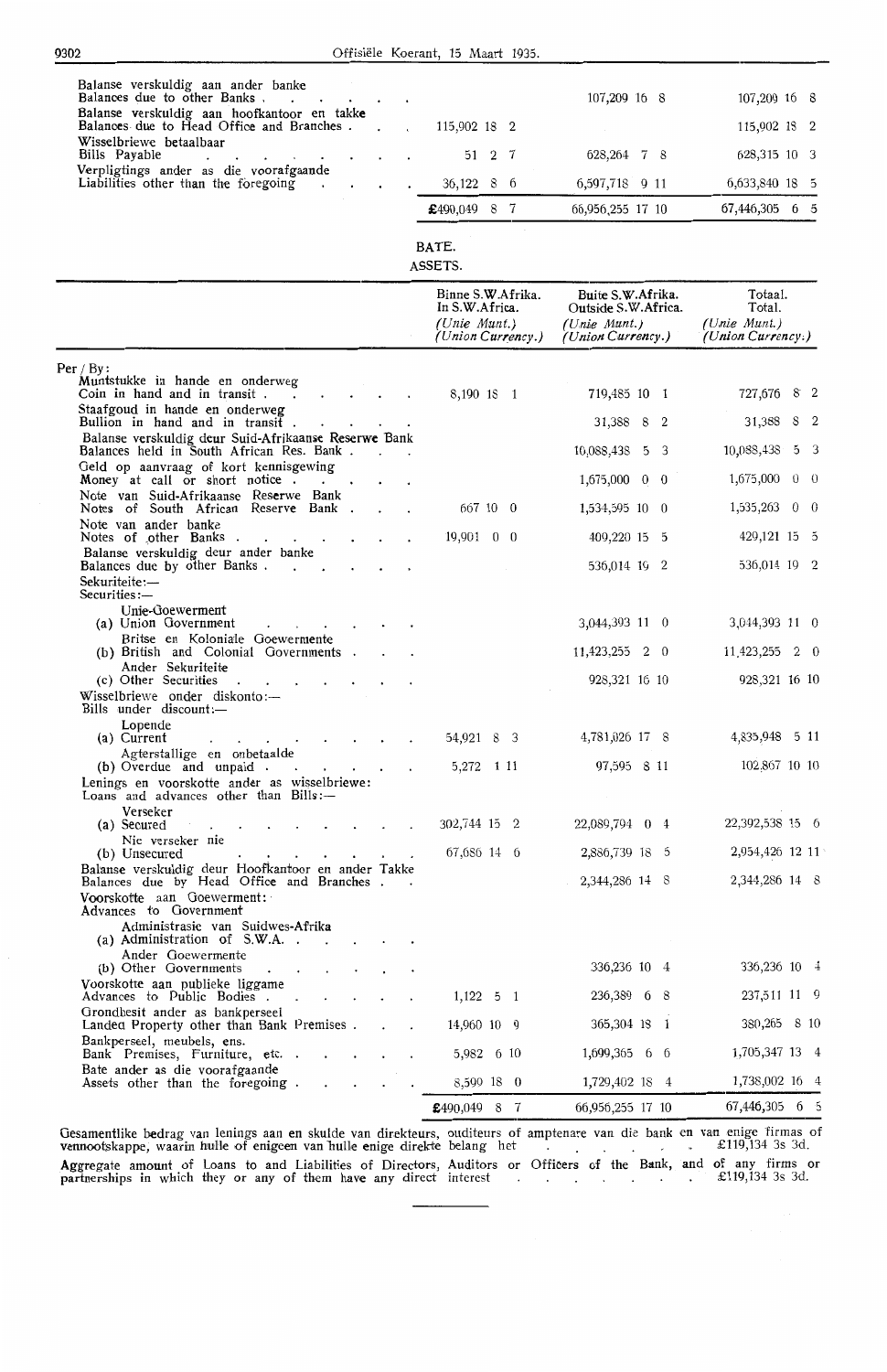BARCLAYS BANK (DOMINIUM, KOLONIAAL EN OORSEE) waarmee DIE NASIONALE BANK VAN SUID-AFRIKA BPK. geamalgameer is.

Opgawe van Laste en Bate van die Hoofkantoor en Takke op die 31ste dag van Desember 1934.

(Vir die doel van die Banke Wet 1917.)

BARCLAYS BANK (DOMINION, COLONIAL AND. OVERSEAS)

with which is amalgamated

## **THE** NATIONAL BANK OF SOUTH AFRICA, LIMITED

Statement of Liabilities and Assets of the Head Office and Branches on the 31st day of December, 1934. (For the purpose of the Banks Act, 1917.)

LASTE.

LIABILITIES.

|               |                                                                                    | In S.W.A.<br>In S.W.A. | Buite S.W.A.<br>Outside S.W.A. | Totaal.<br>Total.       |
|---------------|------------------------------------------------------------------------------------|------------------------|--------------------------------|-------------------------|
|               | Getekende Kapitaal<br>1. Subscribed Capital                                        |                        | 6,975,500 0 0                  | 6,975,500 0 0           |
|               | Opbetaalde Kapitaal                                                                |                        |                                |                         |
|               | 2. Paid-up Capital                                                                 |                        | 4,975,500<br>$0\quad 0$        | $0\quad 0$<br>4,975,500 |
|               | Reserwefonds<br>3. Reserve Fund.                                                   |                        | 1,750,000 0 0                  | 1,750,000<br>$0\quad 0$ |
|               | Note in omloop<br>4. Notes in Circulation                                          | 74,690 0 0             | 685,868 0 0                    | 760,558 0 0             |
|               | Regeringsdepositos<br>5. Government Deposits                                       | 22,443 18 11           | 2, 124, 059 7 4                | 2,146,503 6 3           |
| <sup>6.</sup> | Spaarbank-depositos<br>Savings Bank Deposits                                       | 48,707 6 3             | 6,412,785 11 5                 | 6,461,492 17 8          |
|               | Ander depositos: $-$<br>7. Other Deposits-                                         |                        |                                |                         |
|               | Betaalbaar na kennisgewing of op 'n bepaalde dag                                   |                        |                                |                         |
|               | (a) Payable after notice or on a fixed day.                                        | 13,538 11 5            | 19,378,907 5 10                | 19,392,445 17 3         |
|               | Betaalbaar op aanvraag<br>(b) Payable on demand<br>$\sim$ 100 $\mu$<br>$\bullet$   | 131,084 14 2           | 43,853,899 14<br>- 7           | 43,984,984 8 9          |
| 8.            | Balanse verskuldig aan ander banke<br>Balances due to other Banks                  | 3,112 16 3             | 1,138,950 8 9                  | $5\quad 0$<br>1,142,063 |
|               | Balanse verskuldig aan hoofkantoor en takke                                        |                        |                                |                         |
| 9.            | Balances due to Head Office and Branches                                           | 51,306 5 10            | 204,943 15 0                   | 256,250<br>0, 10        |
| 10.           | Wisselbriewe betaalbaar<br>Bills payable                                           | 29 17 2                | 1,366,451 13 9                 | 1,366,481 10 11         |
|               | Verpligtings ander as die voorafgaande<br>11. Liabilities other than the foregoing | 11,525 1 7             | 6,392,373 2 1                  | 6,403,898 3 8           |
|               |                                                                                    |                        |                                |                         |
|               |                                                                                    | £356,438 11            | 88, 283, 738 18 9              | 88, 640, 177 10 4       |

## BATE.

ASSETS.

|       |                                                                                                        |           |  | In $S.W.A.$<br>In $S.W.A.$ | Buite S.W.A.<br>Outside S.W.A. | Totaal.<br>Total. |
|-------|--------------------------------------------------------------------------------------------------------|-----------|--|----------------------------|--------------------------------|-------------------|
|       | Muntstukke in hande en onderweg<br>1. Coin in hand and in transit.                                     |           |  | 10,456 10 11               | 954,741 19 2                   | 965,198 10 1      |
|       | Balanse in Suid-Afrikaanse Reserwe Bank<br>Balances with S.A. Reserve Bank                             |           |  |                            | 11,397,519 11 1                | 11,397,519 11 1   |
|       | Note van Suid-Afrikaanse Reserwe Bank<br>Notes of S.A. Reserve Bank.<br>$\sim 10$                      |           |  | 901 10 0                   | 1,179,552 4 3                  | 1,180,453 14 3    |
|       | Staafgoud in hande en onderweg<br>2. Bullion in hand and in transit.                                   |           |  | 101 18 6                   | 80,721 13 10                   | 80,823 12 4       |
|       | Geld op aanvraag of kort kennisgewing<br>3. Money at call or short notice.<br><b>Contract Contract</b> |           |  |                            | 2,650,500 0 0                  | $2,650,500$ 0 0   |
|       | Note van ander banke<br>4. Notes of other Banks                                                        |           |  | $15,016$ 10 0              | 951,372 7 4                    | 966,388 17 4      |
|       | Balanse verskuldig deur ander banke<br>5. Balances due by other Banks<br>$\sim$                        |           |  | 1,130 12 10                | 7,205,294 9 10                 | 7,206,425 2 8     |
| 6.    | Sekuriteite:-<br>Securities-                                                                           |           |  |                            |                                |                   |
|       | Unie-Goewerment<br>(a) Union Government                                                                |           |  |                            | 4, 150, 822 16 2               | 4, 150, 822 16 2  |
|       | Britse en Koloniale Goewermente<br>(b) British and Colonial Governments                                | $\bullet$ |  |                            | 21,321,205 11 5                | 21,321,205 11 5   |
|       | Ander Sekuriteite<br>(c) Other securities                                                              |           |  |                            | 875,758 5 9                    | 875,758 5 9       |
|       | Ander Goewermentssekuriteit<br>Other Government's<br>$\bullet$                                         |           |  |                            | 826 15 1                       | 826 15 1          |
| $7 -$ | Wisselbriewe onder diskonto:<br>Bills under discount:                                                  |           |  |                            |                                |                   |
|       | lopende<br>(a) current                                                                                 |           |  | 22,874 15 1                | 7,617,797 4 5                  | 7,640,671 19 6    |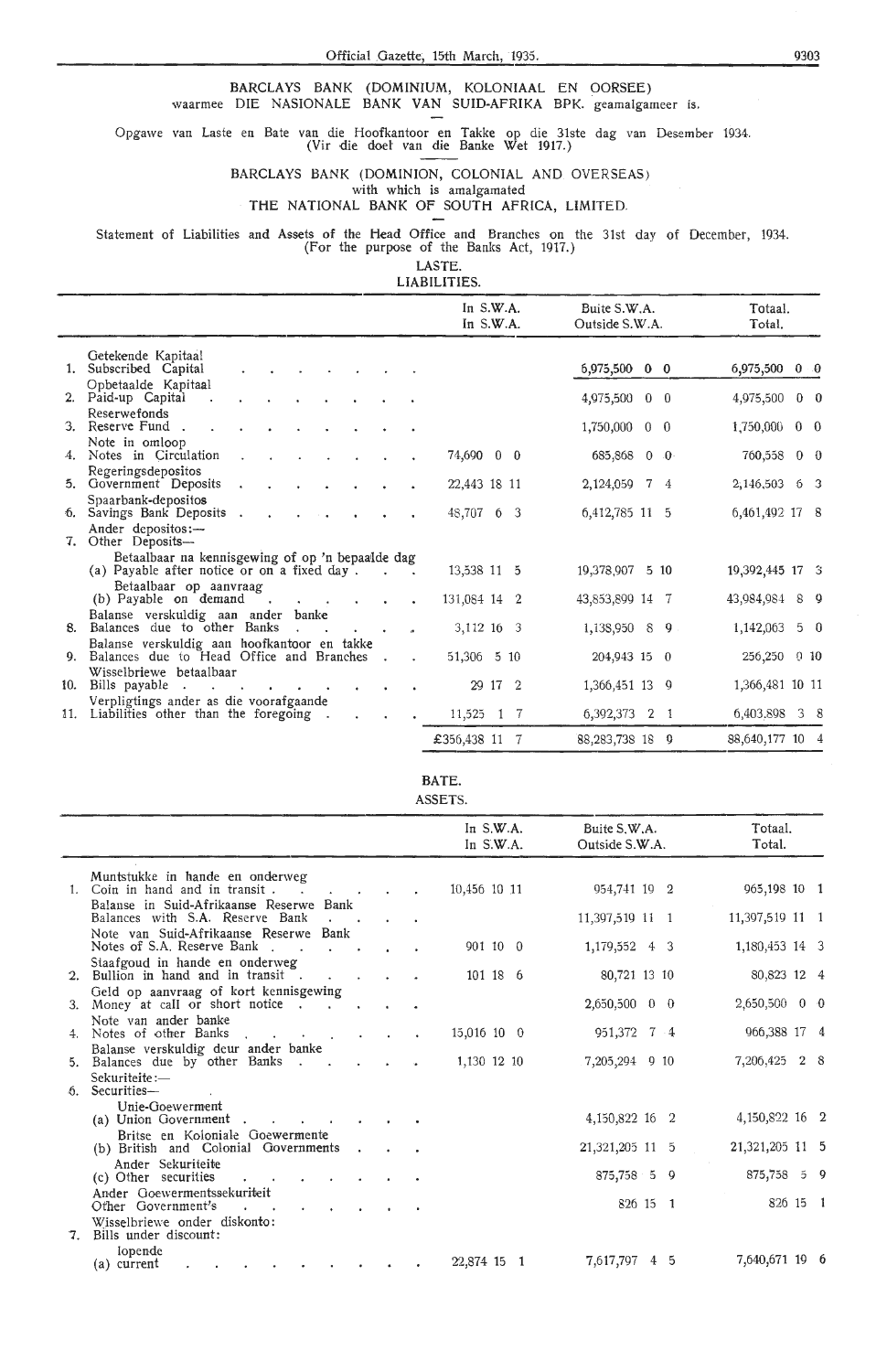## 9304 Offisiele koerant, 15 Maart 1935.

| 8.  | agterstallige en onbetaalde<br>(b) overdue and unpaid.<br>Lenings en Voorskotte ander as wisselbriewe<br>Loans and advances other than Bills: |  |                        | 4,390 16 2  |  | 139,632 18 5    |    | 144,023 14 7<br>$\sim 100$ |  |
|-----|-----------------------------------------------------------------------------------------------------------------------------------------------|--|------------------------|-------------|--|-----------------|----|----------------------------|--|
|     | verseker -<br>(a) secured<br>$\sim 100$ km s $^{-1}$<br><b>Contract Contract Contract Contract</b>                                            |  |                        | 195,435 2 5 |  | 24,378,928 15 4 |    | 24,574,363 17 9            |  |
|     | 'nie verseker nie<br>$(b)$ unsecured.<br>$\bullet$                                                                                            |  | $\bullet$              | 59,368 9 2  |  | 1,840,874 10 6  |    | 1,900,242 19 8             |  |
|     | Balanse verskuldig deur hoofkantoor en takke<br>9. Balances due by Head Office and Branches.                                                  |  |                        |             |  |                 |    |                            |  |
|     | Voorskotte aan die Regering<br>10. Advances to Government , .                                                                                 |  | <b>Contract Street</b> |             |  | 131,987 11 0    |    | 131,987 11 0               |  |
|     | Voorskotte aan publieke liggame<br>11. Advances to Public Bodies<br><b>All Controllers</b>                                                    |  |                        | 7,531 16 11 |  | 677,664 0 1     |    | 685,195 17 0               |  |
| 12. | Grondbesit ander as bankperseel<br>Landed property other than Bank Premises.                                                                  |  | $\sim$                 | 14,585 7 10 |  | 67,336 16 1     |    | 81,922 3 11                |  |
| 13. | Bankperseel, meubels, ens.<br>Bank Premises, Furniture, etc.                                                                                  |  |                        | 15,532 9 11 |  | 2,547,206 12 7  |    | 2,562,739 2 6              |  |
|     | Bate ander as die voorafgaande<br>14. Assets other than the foregoing.<br>$\sim$                                                              |  |                        | 9,112 11 10 |  | 113,994 16 5    |    | 123,107 8 3                |  |
|     |                                                                                                                                               |  |                        | £356,438 11 |  | 88, 283, 738 18 | -9 | 88,640,177 10 4            |  |

(Gesamentlike bedrag van lenings aan en skulde van direkteurs, ouditeurs of amptenare van dfe bank en · van enige firmas of vennootskappe, waarin hulle of enigeen van hulle enige direkte be[ang het, £242.0.3 *bbuze* .Suidwes-Afrika, £210,920.10.7 *buite* Suidwes-Afrika.

(Aggregate amount of Loans to and Liabilities of Directors, Auditors, or Officers of the Bank, and of any firms or<br>partnerships in which they or any of them have any direct interest, £242.0.3 in South West Africa, £210,920 South West Africa.

## (No. 22 van/of 1935.)

## BANKEOPGAWE, JANUARIE 1935, INGEVOLGE ARTIKEL 7 VAN PROKLAMASIE No. 29 VAN 1930, DIE BANKE-PROKLAMASIE 1930.

BANKS' STATEMENT, JANUARY, 1935, !N TERMS OF SECTION 7 OF PROCLAMATION NO. 29 OF 1930, THE BANKS PROCLAMATION, 1930.

|                                                     |                             |                                               | Verpligtings teenoor die Publiek<br>in Suidwes-Afrika<br>Liabilities to the Public in S.W. Africa                                                                                             |                               | Kontant Geldreserwes in S.W.- Afrika<br>Cash Reserves in South West Africa                                                                                                                                                                   |                                                                                                                           |                                                                                                                                                          |        |         |         |
|-----------------------------------------------------|-----------------------------|-----------------------------------------------|-----------------------------------------------------------------------------------------------------------------------------------------------------------------------------------------------|-------------------------------|----------------------------------------------------------------------------------------------------------------------------------------------------------------------------------------------------------------------------------------------|---------------------------------------------------------------------------------------------------------------------------|----------------------------------------------------------------------------------------------------------------------------------------------------------|--------|---------|---------|
| BANK                                                | Opvorder-<br>bare<br>Demand | Depositos ens. / Deposits etc.<br>Tyd<br>Time | Banknote uit-<br>!gereik in en<br>betaalb.in diel<br>Gebied<br>S.W.- Afrika<br>iin omloop.<br>Bank notes<br>issued in andl<br>payable in the<br>Territory of<br>S.W.Africa<br>in circulation. | <b>TOTAAL</b><br><b>TOTAL</b> | Note van die<br>Suid-<br>Gemunte<br>Pasmunt<br>Afrikaanse<br>Goud<br>Reserwe-<br>Subsidiary<br>bank.<br>Coin<br>Gold Coin<br>South Africa<br>Reserve<br>BankNotes<br>£<br>£<br>£<br>£<br>18<br>341,822<br>7,644<br>283,416<br>3,298<br>8,659 | Note van<br>ander Banke<br>wat in S.W.-<br>Afrika uit-<br>gereik is.<br>Notes of<br>other Banks<br>S. W. Africa<br>issue. | Voorskotte en<br>Diskontos in<br>Suidwes-Afrika<br>Advances and<br>Discounts in<br>South West Africa<br>Voorskotte<br>Diskontos<br>Advances<br>Discounts |        |         |         |
|                                                     | £                           | £                                             | £                                                                                                                                                                                             |                               |                                                                                                                                                                                                                                              |                                                                                                                           |                                                                                                                                                          | £      | £       | £       |
| The Standard Bank of South<br>Africa, Limited       | 250,703                     | 24,231                                        | 66,888                                                                                                                                                                                        |                               |                                                                                                                                                                                                                                              |                                                                                                                           | 729                                                                                                                                                      | 19,222 | 384,160 | 61,060  |
| Barclays Bank (Dominion,<br>Colonial and Overseas). | 201,519                     | 11,995                                        | 69,902                                                                                                                                                                                        |                               |                                                                                                                                                                                                                                              |                                                                                                                           | 404                                                                                                                                                      | 14,485 |         | 311,850 |

## (No. 23 van 1935.)

## KO0PERATIEWE LANDBOUVERENIOINO.

Die volgende besonderhede in verband met die lidmaat skap van Koöperatiewe Landbouverenigings word vir alge-<br>mene informasie gepubliseer ooreenkomstig die bepalings van<br>subartikel (3) van Artikel 31 van die Koöperasie Proklamasie No. 19 van 1922.

Registrasiekantoor van Aktes,

Windhoek, 8/3/1935.

Deeds Registry,

The following particulars in regard to the membership of Co-operative Agricultural Societies, are published for general information in accordance with the provisions of sub-section (3) of section 31 of the Co-operation Proclamation No. **19**  of 1922.

P. S. LAMBRECHTS,

Registrateur van Koöperatiewe Verenigings en Maatskappye. Registrar of Co-operative Societies and Companies.

OT JIWARONGO KOÖPERATIEWE VERENIGING.

*Bedanking van Lid.* - *Resignation of Member.* 

| No. | $N$ aam — Name.                        | Adres — Address.               |
|-----|----------------------------------------|--------------------------------|
| 6.  | Jakobus Gustavus Trichardt Pansegrouw: | Ozondjache, dist. Otjiwarongo. |

## (No. 23 of 1935.)

## CO-OPERATIVE AGRICULTURAL SOCIETY.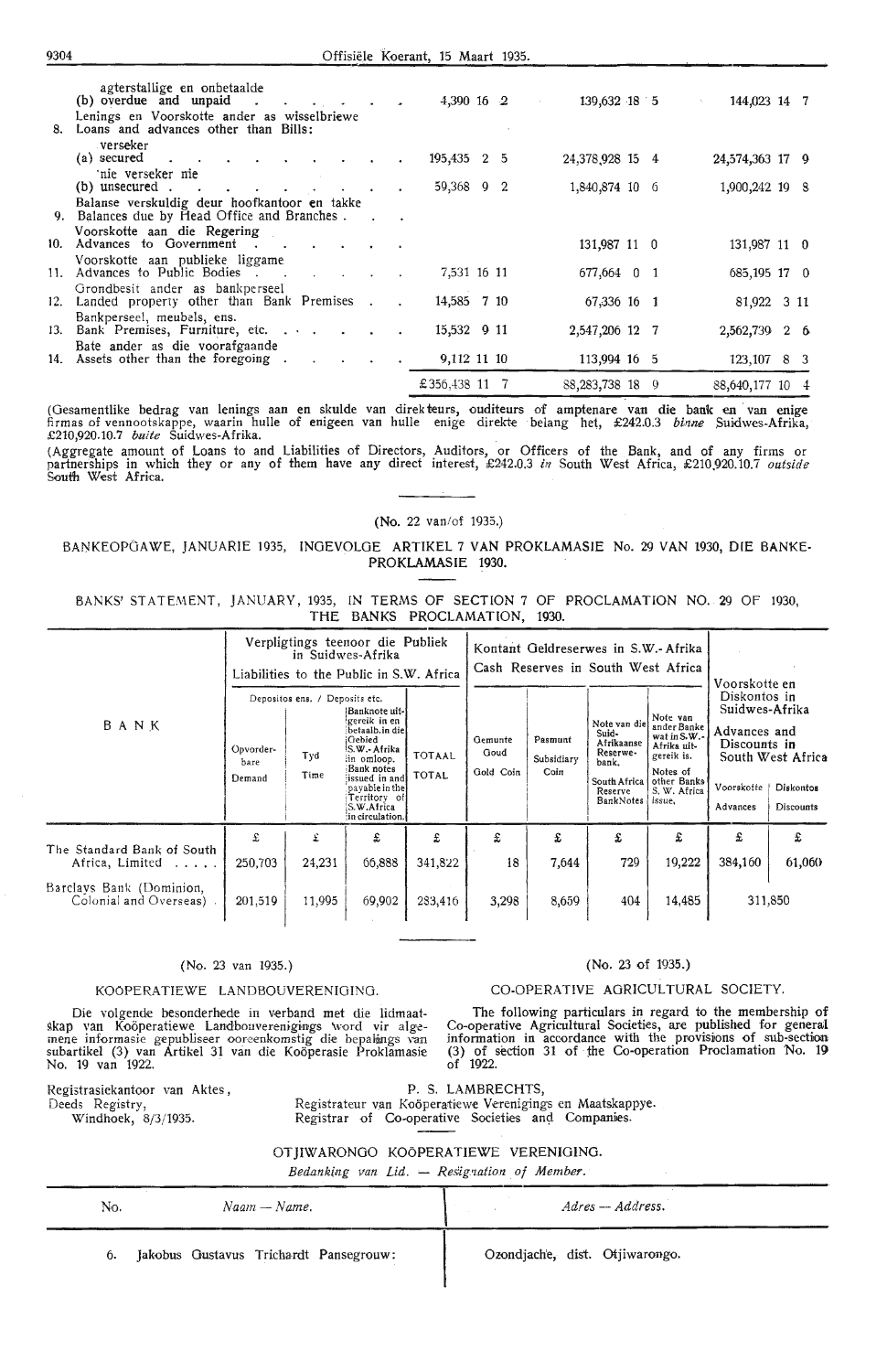*Addiiionele Lid* - *Additional Member.* 

| No. | $N$ aam -- $N$ ame.       | Adres — Address.                |
|-----|---------------------------|---------------------------------|
|     | 17. Henry Freind Anderson | Okakumanqua, dist. Otjiwarongo. |

#### (No. 24 van 1935.)

Ooreenkomstig artikel 30, subartikel (2), van die Dorpe-Ordonnansie No. 11 van 1928 word hiermee bekendgemaak dat die voorneme bestaan om die Algemene Plan van Gobabis te verander deur die sluiting van daardie gedeelte van die straat wat aan die noordelike sye van erwe Nos. 19 en 20 grens, en die vervanging daarvan deur 'n erf, aangewys<br>as erf No. 73.

Planne wat die voorgestelde verandering aantoon, lê ter insage in die kantoor van die Dorpsbestuursraad van Gobabis, en in die kantoor van die Landmeter-Generaal te Windhoek

Enige besware daarteen moet skriftelik by die Landrneter-Generaal te Windhoek, nie tater as 6 Julie 1935 nie, ingedien word.

A. C. Parry,<br>LANDMETER-GENERAAL.

Kantoor van die Landmeter-Generaal, WINDHOEK, 11 Maart i935.

#### (No. 24 of 1935.)

It is hereby notified, in terms of section 30, sub-section (2), of the Townships Ordinance No. 11 of 1928, that it is the intention to alter the general plan of the township of Gobabis by closing that portion of the street adjacent to the northern boundaries of erven Nos. 19 and 20 and to convert it into an erf to be designated Erf No. 73.

Plans showing the proposed alteration are open to inspection at the office of the Village Management Board, Gobabis, and at the office of the Surveyor-General, Windhoek.

Any objection thereto must be lodged in writing with the Surveyor-General, Windhoek, not later than the 6th July. 1935.

> **A.** C. Parry, SURVEYOR-GENERAL.

Surveyor-General's Office, WINDHOEK, 11th March, 1935.

# **Advertensies.**

## ADVERTEER IN DIE *OFFISIELE KOERANT* VAN SUIDWES-AFRIKA.

1. Die *Offisiële Koerant* sal op die 1ste en 15de van elke maand verskyn; ingeval een van hierdie dae op 'n Sondag op Publieke Feesdag val, dan verskyn die Offisiële Koerant op die eersvolgende werkdag.

2. Advertensies wat in die Offisiële Koerant geplaas moet word moet in die taal waarin hulle sal verskyn ingehandig word aan die kantoor van die Sekretaris vir Suidwes-Afrika (Kamer 46, Regerings-Geboue, Windhoek), nie later as 4.30 n.m. op die neende dag voor die datum van ver-<br>skyning van die *Offisiële Koerant* waarin die advertensies moet geplaas word nie.

3. Advertensies word in die Offisiële Koerant geplaas agter die offisiële gedeelte, of in 'n ekstra blad van die<br>Koerant, soos die Sekretaris mag goedvind.

4. Advertensies word in die Offisiële Koerant gepubli-<br>seer in die Engelse, Afrikaanse en Duitse tale; die nodige vertalinge moet deur die adverteerder of sy agent gelewer word. Dit moet onthou word dat die Duitse teks van die Offisiële Koerant slegs 'n vertaling is, en nie die geoutoriseerde uitgawe is nie.

5. Slegs wetsadvertensies word aangeneem vir publikasie in die *Offisiële Koerant*, en hulle is onderworpe aan die<br>goedkeuring van die Sekretaris vir Suidwes-Afrika, wat die<br>aanneming of verdere publikasie van 'n advertensie mag weier.

6. Advertensies moet sover as moontlik op die masjien geskryf wees. Die manuskrip van advertensies moet slegs op een kant van die papier geskryf word, en alle name moet duidelik wees; ingeval 'n naam ingevolge onduidelike handskrif foutief gedruk word, dan kan die advertensies slegs dan weer gedruk word as die koste van 'n nuwe opneming betaal word.

7. Die jaarlikse intekengeld vir die Offisiële Koerant is 20/-, posvry in hierdie Geoied en die Unie van Suid-Afrika, verkrygbaar van die here John Meinert, Bpk., Posbus 56, Windhoek. Posgeld moet vooruit betaal word deur oorseese intekenaars. Enkele eksemplare van die Offisiële Koerant is verkrygbaar of van die here John Meinert, Bpk., Posbus 56, Windhoek, of van die Sekretaris vir Suidwes-Afrika, teen die prys van 1/- per eksemplaar.

# ADVERTISING IN THE *OFP/C!AL GAZETTE* Of

**Advertisements.** 

## SOUTH WEST AFRICA 1. The *Official Gazette* will be published on the 1st and

15th day of each month; in the event of either of those days falling on a Sunday or Public Holiday, the *Gazette* wiH be published on the next succeeding working day.

2. Advertisements for insertion in the *Gazette* must be delivered at the office of the Secretary for South West Africa (Room 46, Government Buildings, Windhoek) in the languages in which they are to be published, not later than 4.30 p.rn. on the *ninth* day before the date of publication of the Gazette in which they are to be inserted.

3. Advertisements will be inserted in the *Gazette* after the official matter or in a supplement to the *Gazette* at the discretion of the Secretary.

4. Advertisements will be published in the *Official Gazette* in the English, Dutch or German languages; the necessary translations must be furnished by the advertiser or his agent. It should be borne in mind however, that the German version of the *Gazette* is a translation only and not the authorised issue.

5. Only legal advertisements are accepted for publication in the *Official Gazette*, and are subject to the approval of the Secretary for South West Africa, who can refuse to accept or decline further publication of any advertisement.

6. Advertisements should as far as possible be type-<br>written. Manuscript of advertisements should be written on<br>one side of the paper only, and all proper names plainly inscribed; in the event of any name being incorrectly printed as a result of indistinct writing, the advertisement can only be republished on payment of the cost of another insertion.

7. The Subscription for the *Official Gazette* is 20/- per annum, post free in this Territory and the Union of South Africa obtainable from Messrs. John Meinert Ltd., Box 56, Windhoek. Postage must be prepaid by Overseas subscribers.<br>Single copies of the *Gazette* may be obtained either from Messrs. John Meinert Ltd., Box. 56, Windhoek, or from the Secretary for South West Africa at the price of 1/- per copy.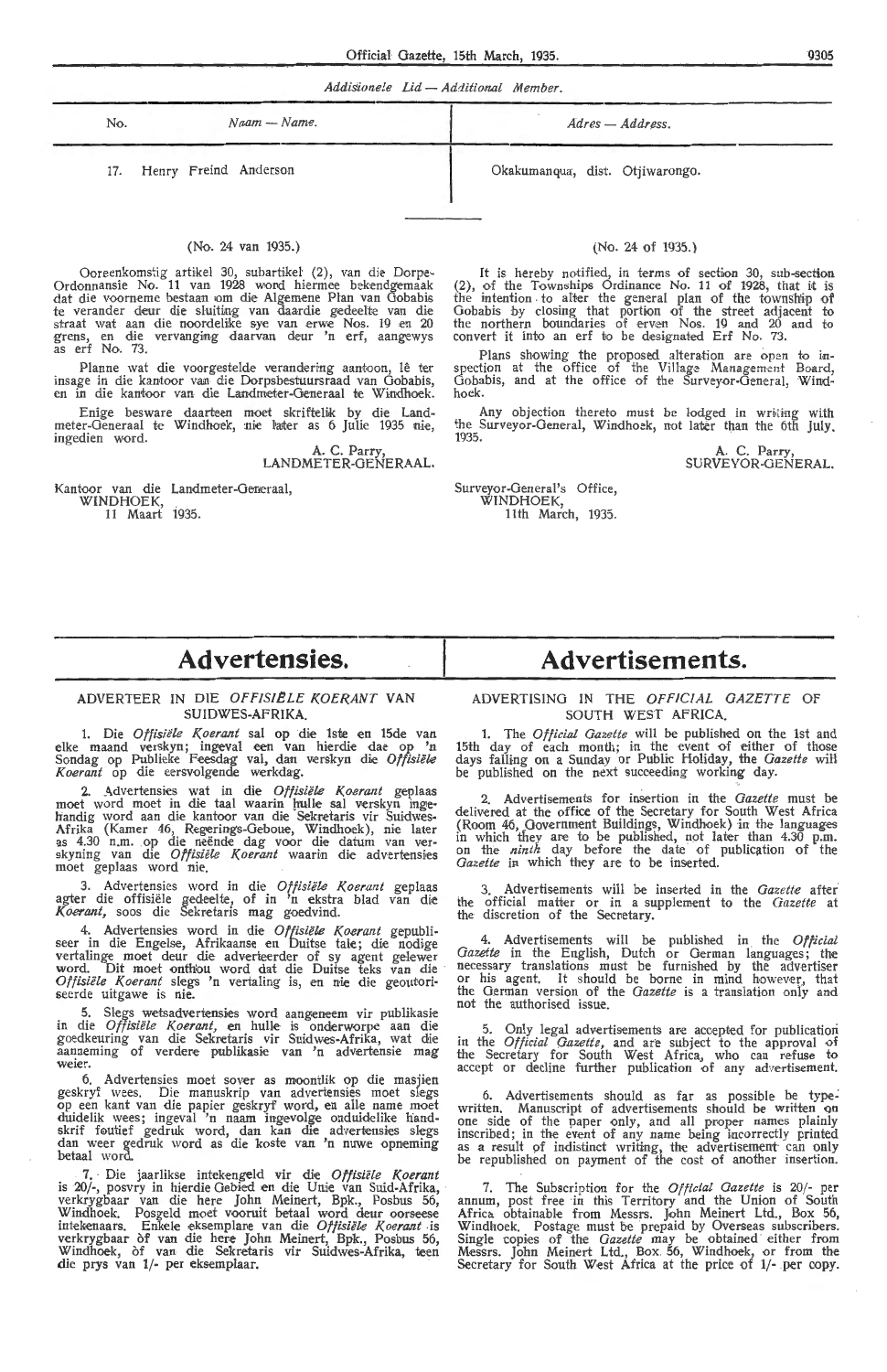8. Die koste vir die opname van advertensies, behalwe die kennisgewings, wat in die volgende paragraaf genoem<br>is, is teen die tarief van 7/6 per duim enkel kolom, en 15/-<br>per duim dubbel kolom, herhalings teen half prys. (Gedeelper duim dubbel kolom, herhalings teen half prys. (G tes van 'n duim moet as 'n volle duim bereken word.)

Kennisgewings aan krediteure en debiteure in die boedels van oorlede persone, en kennisgewings van eksekuteurs betreffende likwidasie-rekenings, wat vir inspeksie lê, word in skedule-vorm gepubliseer teen 12/- per boedel.

10. Geen advertensie sal geplaas word nie, tensy die koste vooruit betaal is. Tjeks, wissels, pos- of geldorders moet betaalbaar gemaak word aan die Sekretaris vir Suidwes-Afrika.

8. The charge for the insertion of advertisements other than the notices mentioned in the succeeding paragraph is at the rtae of  $7/6$  per inch single column and  $15/$ - per inch double column, repeats half price. (Fractions of an inch to be reckoned an inch.)

9. Notices *to* Creditors and Debtors in the estates of deceased persons and notices of executors concerning liquidation accounts lying for inspection, are published in schedule form at 12/- per estate.

10. No advertisement will be inserted unless the charge is prepaid. Cheques, drafts, postal orders or money orders must be made payable to the Secretary for South West **Africa.** 

KENNISGEWING VAN KURATORS EN BOEDELBEREDDERAARS. Ingevolge artikel *neën-en-neëntig*, onderartikel (2) van die Insolvensiewet 1916, soos op Suidwes-Afrika toegepas.

Aangesien die likwidasierekenings en state van distribusie of/en kontribusie in die afgestane of gesekwestreerde boedels vermeld in die onderstaande Bylae op die daarin genoemde datums bekragtig is, word hiermee kennis gegee dat 'n diwident uitgekeer of/en 'n kontribusie in vermelde boedels ingevorder sal word, soos uiteengesit in die Bylae, en dat elke kontribusiepligtige skuldeiser die deur hom verskuldigde bedrag aan die kurator of boedelberedde-<br>raar by die adres in die Bylae genoem, moet betaal.

NOTICES OF TRUSTEES AND ASSIGNEES. Pursuant to Section *ninety-nine*, Sub-section (2), of the Insolvency Act, 1916, as applied to South West Africa.

The liquidation accounts and plans of distribution or/and contribution in the Assigned or Sequestrated Estates mentioned in the subjoined Schedule having been confirmed on the dates therein mentioned, notice is hereby given that a dividend is in course of payment or/and a contribution in course of collection in the said Estates as in the Schedule is set forth, and that every creditor liable to contribute is required to pay the trustee or assignee the amount for which he is liable at the address mentioned in the Schedule.

*Formulier No. 7 / Form No. 7* BYLAE.-SCHEDULE.

| No van<br>Boe d el<br>No. of<br>Estate | Naam en Beskrywing<br>van Boedel<br>Name and Description<br>of Estate                                         | Datum<br>waarop Re-<br>kening be-<br>kragtig is<br>Date when<br>Account<br>Confirmed | Of 'n diwident uitgekeer<br>word of 'n kontribusie<br>ingevord, word of beide<br>Whether a Dividend is<br>being paid or Contri-<br>bution being collected,<br>or both | Naam van Kurator of<br>Boedelberedderaar<br>Name of Trustee or<br>Assignee | Volledige Adres van<br>Kurator of<br>Boedelberedderaar<br>Full Address of Trustee<br>or Assignee |
|----------------------------------------|---------------------------------------------------------------------------------------------------------------|--------------------------------------------------------------------------------------|-----------------------------------------------------------------------------------------------------------------------------------------------------------------------|----------------------------------------------------------------------------|--------------------------------------------------------------------------------------------------|
| 367                                    | Insolvent Estate of Solomon<br>Phillips, trading as Phillips<br>& Company, general<br>dealers at Keetmanshoop | 22.2/35                                                                              | Dividend is being paid                                                                                                                                                | C.A.O. Key                                                                 | $c/o$ Oliff & Key,<br>Box 16. Luderitz                                                           |
| 349                                    | Insolvent Estate of Willem<br>Francois Jacobus de Wet                                                         | 2.3/35                                                                               | Contribution being<br>collected                                                                                                                                       | H. F. Hanna                                                                | c/o H. Borchers,<br>Box 31,<br>Otjiwarongo                                                       |

KENNISGE\X'INO VAN KURA TORS EN BOEDELBEREDDERAARS. Ingevolge artikel *ses-en -neentig,* onderartikef (2) van die Insolvensiewet 1916, soos op Suidwes-Afrika toegepas.

Kennis word hiermee gegee, dat die likwidasierekenings en state van distribusie of/en kontribusie in die boedels, vermeld in aangehegte Bylae, vir inspeksie deur skuldeisers in die vermelde kantore, gedurende 'n tydperk van veertien dae of soveel langer, soos daarin vermeld, vanaf die datum, in die Bylae vermeld, of vanaf die datum van publikasie hiervan, watter datum die laaste mag wees, sal le.

NOTICES OF TRUSTEES AND ASSIGNEES. Pursuant to Section *ninety-six*, Sub-section (2), of the Insolvency Act. 1916, as applied *to* South West Africa.

Notice is hereby given that the liquidation accounts and plans of distribution or/and contribution in the Estates mentioned in the subjoined Schedule will lie open at the offices therein mentioned for a period of fourteen days, or<br>such longer period as is therein stated, from the date mentioned in the Schedule or from the date of publ whichever may be later, for inspection by creditors.<br> *Formulier No. 6 / Form No. 6* **BYLAE.—SCHEDULE.** 

| No. van<br>Boedel<br>No. of | Naam en Beskrywing van Boedel<br>Name and Description of Estate                                  | Beskrywing<br>van Rekening<br>Description of Account | Kantore waar Rekening vir<br>inspeksie sal lê<br>Offices at which Account<br>will lie open |                            | Datum vanaf wan-<br>neer Rekening vir<br>inspeksie sal lê<br>Date from which<br>Account will lie<br>open |
|-----------------------------|--------------------------------------------------------------------------------------------------|------------------------------------------------------|--------------------------------------------------------------------------------------------|----------------------------|----------------------------------------------------------------------------------------------------------|
| Estate                      |                                                                                                  |                                                      | Meester<br>Master                                                                          | Magistraat<br>Magistrate   | Van /From                                                                                                |
| 365                         | Insolvent Estate of<br>Mathilde Offermann, born<br>Behringer, public trader<br>of Klein Windhoek | First and Final Liquid.<br>and Distrib.              | Windhoek                                                                                   |                            | 16/3/1935                                                                                                |
| 427                         | Assigned Estate Max Offen,<br>trading as M. Offen & Co.                                          | First Liquidation and<br>Distribution Account        | Windhoek                                                                                   | Luderitz and<br>Swakopmund | 22/3/1035                                                                                                |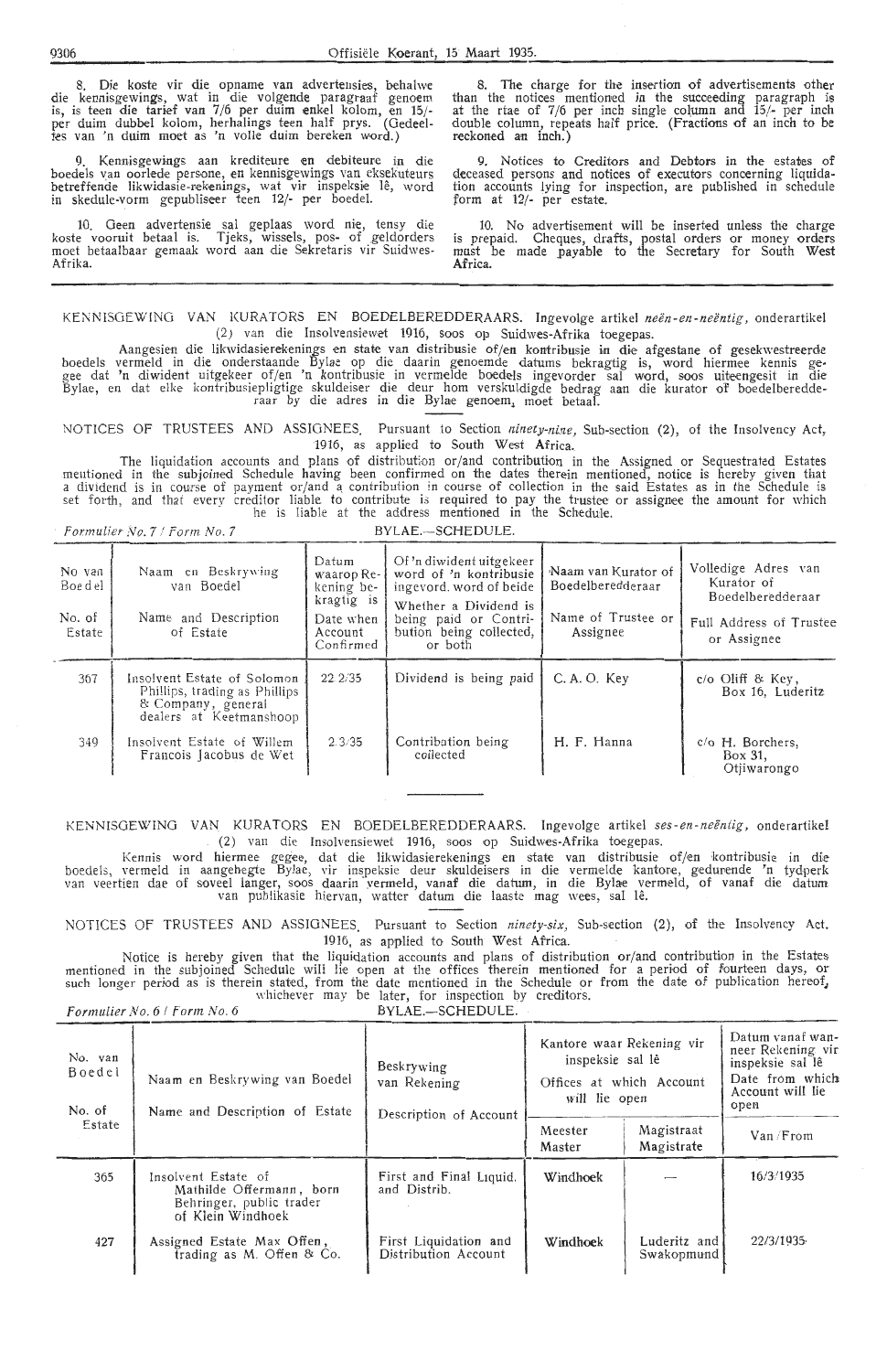KENNISGEWING VAN KURATORS EN BOEDELBEREDDERAARS. Ingevolge Artikel *vier-en-neëntig* van die ln-<br>solvensie-Wet, 1916, soos toegepas op Suidwes-Afrika.

Kennis word hiermee gegee, dat die Kurators of Boedelberedderaars van die gesekwestreerde of afgestane<br>Boedels, vermeld in die hieronder volgende Bylae, voornemens is, om veertien dae na datum hiervan die Meester van<br>die H rekening en plan van distribusie of/en kontribusie.

NOTICES OF TRUSTEES AND ASSIGNEES. Pursuant to Section *ninety-four* of the Insolvency Act, 1916, as applied to South West Africa.

Notice is hereby given that fourteen days after the date hereof it is the intention of the Trustees or Assignees of the Sequestrated or Assigned Estates mentioned in the subjoined Schedule to apply to the Master of the High Court for an extension of time, as specified in the Schedule, within which to lodge a liquidation account and plan of distribution or/and contribution.

*Form. No.* 5. / *Formalier N•J.* 5 BYLAE.-SCHEDULE.

*Form. No. 4. / Form. No. 4.* 

| No. van<br>B oe del<br>No. of<br>Estate | Naam en Beskrywing<br>van Boedel<br>Name and Description<br>of Estate                                                                                      | Naam van Kurator<br>of Boedel-<br>heredderaar<br>Name of Trustee<br>or Assignee | Datum van Aan-<br>stelling van Kurators<br>Boedelberedderaars<br>Date of Trustee or<br>Assignee's<br>Appointment | Datum waarop<br>Rekening inge-<br>dien moet word<br>Date when<br>Account due | Tydperk van Verlenging<br>benodig<br>Period of Extension<br>required | Aan wie<br>Applikasie<br>gerig sal word<br>To whom<br><b>Application</b><br>will be made |
|-----------------------------------------|------------------------------------------------------------------------------------------------------------------------------------------------------------|---------------------------------------------------------------------------------|------------------------------------------------------------------------------------------------------------------|------------------------------------------------------------------------------|----------------------------------------------------------------------|------------------------------------------------------------------------------------------|
| 370                                     | Lentin $& \text{Tobias}$ —<br>Max Lentin, David<br>Lentin, Jacob Louis<br>Tobias and Hessel<br>Abramson, trading<br>as cattle specu-<br>lators of Windhoek | D. W. F. E. Ballot<br>and E. Worms                                              | 23/11/32                                                                                                         | 23/11/34                                                                     | 7 months                                                             |                                                                                          |
| 372                                     | Max Lentin, a cattle<br>speculator of<br>Windhoek                                                                                                          | D. W. F. E. Ballot<br>and E. Worms                                              | 23/11/32                                                                                                         | 20/12/34                                                                     | 6 months                                                             |                                                                                          |
| 373                                     | David Lentin, a cattle<br>speculator of<br>Windhoek                                                                                                        | D. W. F. E. Ballot<br>and E. Worms                                              | 23/11/32                                                                                                         | 9/1/35                                                                       | 5 months                                                             |                                                                                          |
| 374                                     | Jacob Louis Tobias,<br>a cattle speculator<br>of Windhoek                                                                                                  | D. W. F. E. Ballot<br>and E. Worms                                              | 23/11/32                                                                                                         | 23/11/34                                                                     | 7 months                                                             |                                                                                          |
| 375                                     | Hessel Abramson,<br>a cattle speculator<br>of Windhoek                                                                                                     | D. W. F. E. Ballot<br>and E. Worms                                              | 23/11/32                                                                                                         | 23/12/34                                                                     | 6 months                                                             |                                                                                          |

KENNISOEWINGS VAN KURATORS EN BOEDELBEREDDERAARS. Ingevolge artikels *veertig* en *een·en-veertig* van die Insolvensiewet 1916, soos op Suidwes-Afrika. toegepas. ·

Hiermee word kennis gegee dat 'n byeenkoms van skuldeisers in die gesekwestreerde of afgestane. Boedels, vermeld in die onderstaande Bylae op die datums, tye en plekke en vir die doeleindes daarin vermeld, gehou sal word. In Windhoek sal die byeenkomste voor die Meester en in ander plekke voor die Magistraat gehou word.

NOTICES OF TRUSTEES AND ASSIGNEES. Pursuant to Sections *forty* and *forty-one* of the Insolvency Act, 1916, as applied to South West Africa.

Notice is hereby given that a meeting of creditors will be held in the Sequestrated or Assigned Estate mentioned in the subjoined Schedule on the dates, at the times and places, and for the purposes ther-ein set forth. Meetings in Windhoek will be held before the Master; elsewhere they will be held before the Magistrate.<br>  $o. 4. / Form. No. 4.$  BYLAE.-SCHEDULE.

| No. van<br>B oe del<br>No. of | Beskrywing<br>Naam<br>en<br>van Boedel<br>Name and Description | Of Boedel<br>Gesekwestreer<br>of Afgestaan is<br>Whether<br>Assigned or | Dag, Datum en Uur van<br>Byeenkoms<br>Day. Date & Hour of Meeting<br>Datum<br>Uur |         | Plek van<br>Byeenkoms<br>Place of | Doel van Byeenkoms<br>Object of Meeting |                                                                                      |
|-------------------------------|----------------------------------------------------------------|-------------------------------------------------------------------------|-----------------------------------------------------------------------------------|---------|-----------------------------------|-----------------------------------------|--------------------------------------------------------------------------------------|
| Estate                        | of Estate                                                      | Sequestrated                                                            | Dag/Day                                                                           | Date    | Hour                              | Meeting                                 |                                                                                      |
| 330                           | Abe Silber, a cattle<br>speculator of Windhoek                 | Sequestrated                                                            | Saturday                                                                          | 30/3/35 | 9 a.m.                            | Windhoek                                | To receive the Trustee's<br>further report and to<br>pass resolutions<br>thereanent. |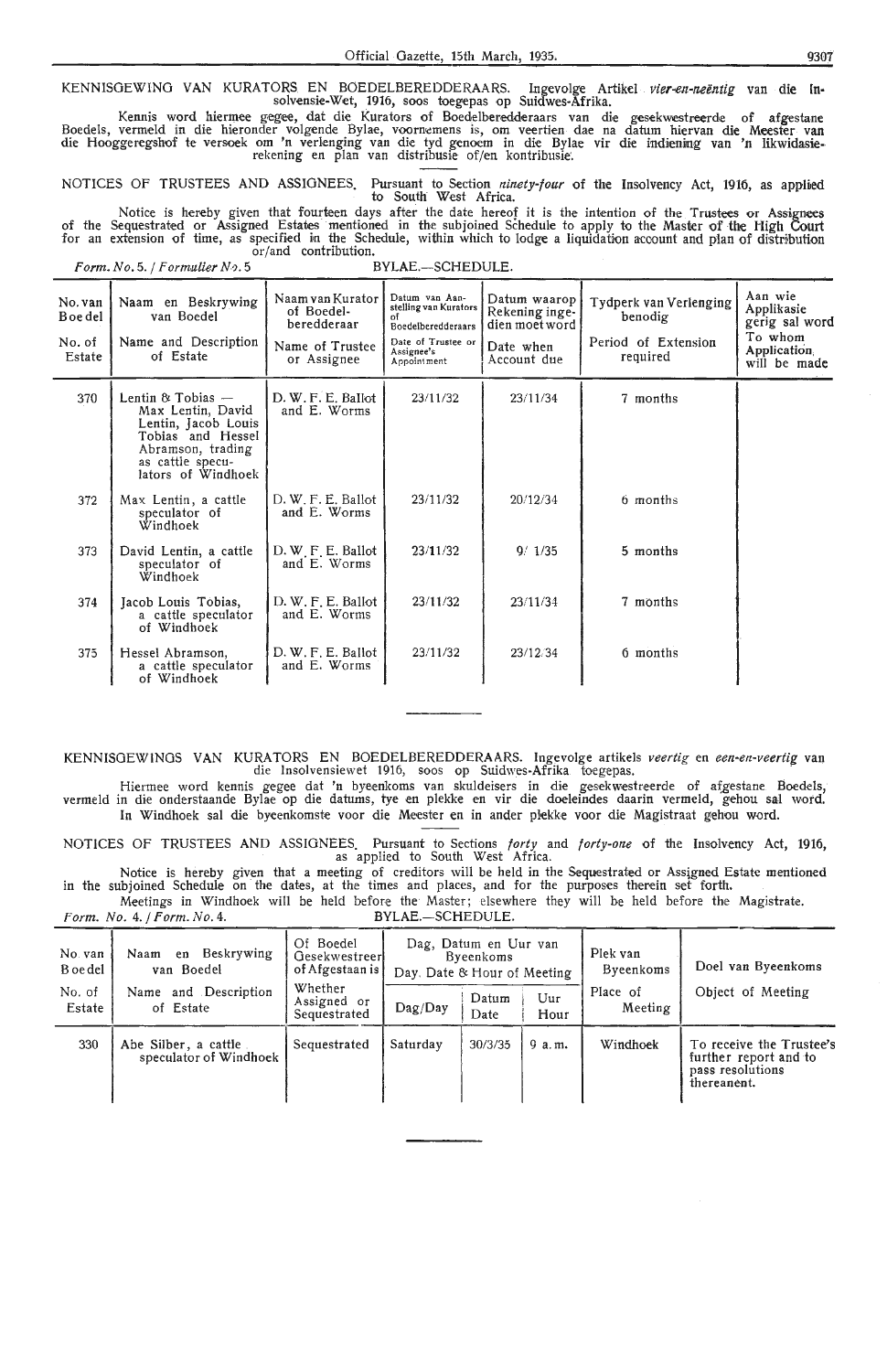KENNISGEWINGS VAN DIE MEESTER. Ingevolge artiekel sestien, onderartiekel (3), en artiekel neën-en-dertig, onderartiekel (1) van die Insolvensie Ordonnansie 1928.

Aangesien die Boedels, in die hierondervermelde Bylae kragtens Bevel van die Hooggeregshof van Suidwes-Afrika gesekwestreer is, word hiermee kennis gegee dat 'n eerste byeenkoms van skuldeisers in die vermelde Boedels op die datums en tye en plekke, vermeld in die Bylae, vir die bewys van vorderings en die verkiesing van 'n kurator gehou sal word. In Windhoek sal die byeenkomste voor die Meester gehou word; in ander plekke voor die Magistraat.

J. **M. M.** COMMAILLE, *Meester van die Hoogger.egshof van S.W.-Afrika.* 

**MASTER'S NOTICES.** Pursuant to Section *sixteen*, Sub-section (3), and Section *thirty-nine*, Sub-section (1), of the Insolvency Ordinance, 1928.

The Estates mentioned in the subjoined Schedule having been placed under sequestration by Order of the High Court of South West Africa, notice is hereby given that a first meeting of creditors will be held in the said Estates on<br>the dates and at the times and places mentioned in the Schedule for the proof of claims and for the e Meetings in Windhoek will be held before the Master; elsewhere they will be held before the Magistrate.

**J. M. M. COMMAILLE,** *Master of the High Court of South West Africa.* 

*Form. No.* 2. */Form. No.* 2. BYLAE.-SCHEDULE.

| No. van<br>B oe del | Beskrywing<br>Naam<br>en<br>van Boedel            |                                 | Datum waarop en Afdeling van Hof<br>waardeur Bevel gegee is<br>Date upon which and Division of Court<br>by which Order made |          | Dag, Datum en Uur van Byeenkoms<br>Day, Date and Hour of Meeting |          |                  |
|---------------------|---------------------------------------------------|---------------------------------|-----------------------------------------------------------------------------------------------------------------------------|----------|------------------------------------------------------------------|----------|------------------|
| No. of<br>Estate    | and Description<br>Name<br>of Estate              | Datum v. Bevel<br>Date of Order | Afdeling van Hof<br>Division of Court                                                                                       | Dag/Dav  | Datum/Date                                                       | Uur/Hour | Place of Meeting |
| 456                 | Reuben Kloot, general<br>dealer of Klein-Windhoek | 4/3/35                          | High Court<br>of S.W. Africa                                                                                                | Saturday | 30/3/35                                                          | 9a.m.    | Windhoek         |

KENNISGEWING DEUR EKSEKUTEURS BETREFFENDE LIKWIDASIE-REKENINGS TER INSAGE. Artikel 68, Wet No. 24 van 1913, soos toegepas op Suidwes-Afrika.

Kennisgewing geskied hiermee dat duplikate van die Administrasie- en Distribusierekenings in die boedels vermeld in die navolgende Bylae, ter insage van al die persone, wat daarin belang het, op die kantore van die Meester<br>en die Magistraat, soos vermeld, gedurende 'n tydperk van drie weke (of langer indien spesiaal vermeld) vanaf<br>me uitbetaling ooreenkomstig vermelde rekenings.

NOTICE BY EXECUTORS CONCERNING LIQUIDATION ACCOUNTS LYING FOR INSPECTION: Section 68, Act No. 24 of 1913, as applied to South West Africa.

Notice is hereby given that copies of the Administration and Distribution Accounts in the Estates specified in the attached Schedule will be open for the inspection of all persons interested therein for a period of 21 days (or longer<br>if specially stated) from the dates specified, or from the date of publication hereof, whichever ma the Offices of the Master and Magistrate as stated. Should no objection thereto be 1-odged with the Master during the period of inspection the Executors concerned will proceed to make payments in accordance therewith. BYLAE.-SCHEDULE.

| Boedel No.<br>Estate No. | BOEDEL VAN WYLE<br>ESTATE LATE             | Beskrywing van<br>Rekening<br>Description of<br>Account | Datum<br>Tydperk<br>Date<br>Period | Office of the<br>Meester<br>Master | Kantoor van die<br>Magistraat  <br>Magistrate | Naam en adres v. eksekuteur<br>of gemagtigde Agent<br>Name and Address of<br>Executor or authoriz. Agent |
|--------------------------|--------------------------------------------|---------------------------------------------------------|------------------------------------|------------------------------------|-----------------------------------------------|----------------------------------------------------------------------------------------------------------|
| 1604                     | Francina Carolina<br>Herholdt, born Goosen | First and Final<br>Liquidation and<br>Distribution      | 15/3/35                            | Windhoek                           | Otiiwa -<br>rongo                             | Bell & Fraser, Attorneys<br>for Executor,<br>Box 43, Windhoek                                            |

## REHOBOTH FARMER CREAMERY LTD. I. VOL. LIQU. (No. C.P. 84).

Notice is hereby given that 14 days from the date hereof application will be made to the Master of the High Court of South West Africa for an extension of time within which to lodge the seoond acoount, for a period of 9. months reckoned as 'from 20th February, 1935, the reason being that a considerable amount of outstandings is still in course of collection.

Windhoek, 15th March, 1935.

## E. WORMS, J. PRIFLINOER, Address:-

The Trust & Estate Co. (Pty.) Ltd. P.O. Box 18, Windhoek.

## NOTICE.

Notice is hereby given that after the expiration of 14 days from the date of publication hereof, application will be made to the Magistrate of Swakopmund for the transfer of the Butcher's Licence of Franz Schleinkofer, on Erf No. 337, Swakopmund, to Theodor Heinze.

Swakopmund, this 1st March, 1935.

TH. HEINZE.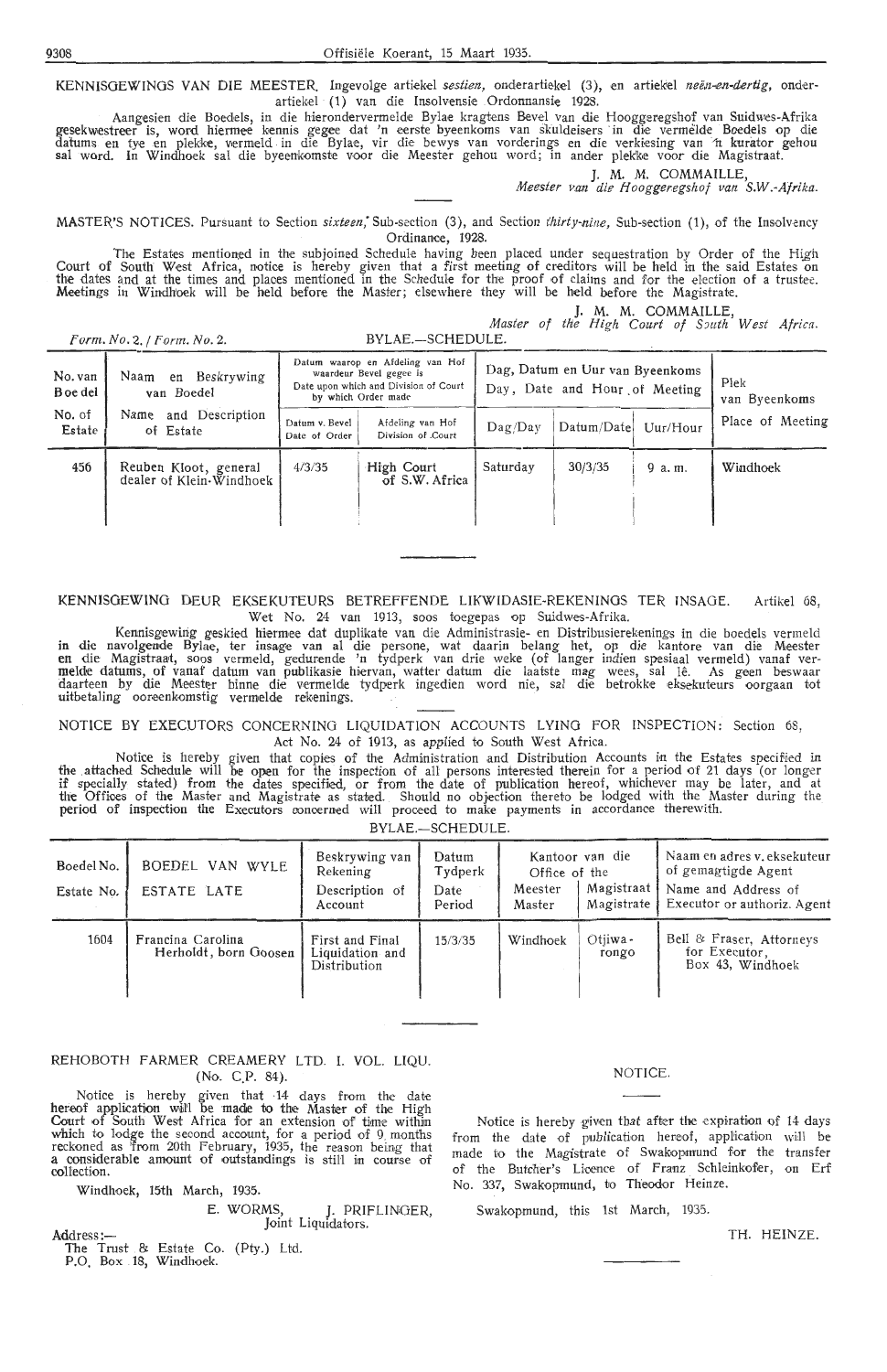## VERKIESINO **VAN** EKSEKUTEURS EN VOOODE.

Aangesien die Boedels van die persone, vermeld in die aangehegte lys, nie verteenwoordig is nie, word hier-<br>mee kennis gegee aan die nagelate eggenoot (as daar een is) erfgename, legatarisse en skuldeisers, en—in gevalle w lende boedels op die vermelde tye, datums en plekke gehou sal word vir die doel om 'n persoon of persone te kies vir goedkeuring van die Meester van die Hooggeregshof van Suidwes-Afrika as geskik en bekwaam om deur hom as<br>eksekuteurs of voogde, soos die geval mag wees, aangestel te word. Byeenkomste te Windhoek word voor die Me

]. **M. M.** COMMAILLE,

Meester van die Hooggeregshof van S.W.-Afrika.

## ELECTION OF EXECUTORS AND TUTORS.

The Estates of the persons mentioned in the attached schedule being unrepresented, notice is hereby given to<br>the surviving spouse (if any), next-of-kin, legatees, and credittors, and—in cases where the meeting is convened election of Tutors-to the paternal and maternal relatives of the minors, and to all others whom these presents may concern, that meetings will be held in the several Estates at the times, dates, and places specified for the purpose of<br>selecting some person or persons for approval by the Master of the High Court of South West Africa as proper to be by him appointed Executors or Tutors, as the case may be. Meetings at Windhoek will be held before the Master, and in other places before the Magistrate.

*].* **M. M. COMMAILLE,** 

Master of the High Court of South West Africa.

**BYLAE.-SCHEDULE.** 

| Geregistr.<br>Nommer<br>van Boedel<br>Registered<br>Number<br>of Estate | Naam van Oorledene<br>Famielienaam<br>Name of the Deceased<br>Surname. | Voornaam<br>Christian Name | Beroep<br>Occupation | Datum en plek<br>van oorlyde<br>Date and Place<br>of Death | Datum en tyd<br>van byeenkoms  <br>Date and Time<br>of Meeting | Plek van<br>byeenkoms<br>Place<br>of Meeting | Byeenkoms<br>belê vir ver-<br>kiesing van<br>Meeting Con-<br>vened for<br>election of |
|-------------------------------------------------------------------------|------------------------------------------------------------------------|----------------------------|----------------------|------------------------------------------------------------|----------------------------------------------------------------|----------------------------------------------|---------------------------------------------------------------------------------------|
| 1689                                                                    | Schilling                                                              | Hugo Arthur                | Hairdresser          | 10/12/34<br>at<br>Swakopmund                               | Friday,<br>$22/3/35$ ,<br>10a.m.                               | Omaruru                                      | Executor<br>Dative                                                                    |

KENNISGEWING AAN SKULDEISERS EN SKULDENAARS. BOEDELS VAN OORLEDE PERSONE. Artikel 46, Wet No. 24 van 1913, soos toegepas op Suidwes-Afrika.

Skuldeisers en skuldenaars in die Boedels wat vermeld is in bygaande Bylae word versoek om hul vorderings in te lewer en hul skulde te betaal by die kantore van die betrokke Eksekuteurs binne die gemelde tydperke, vanaf die datum van publikasie hiervan.

NOTICE TO CREDITORS **AND** DEBTORS. ESTATES OF DECEASED PERSONS. Section 46, Act No. 24 of 1913, as applied to South' West Africa.

Creditors and Debtors in the Estates specified in the annexed Schedule are called upon to lodge their claims with and pay their debts to the Executors concerned within the stated periods calculated from the date of publication hereof. BYLAE.-SCHEDULE.

| Boedel No.<br>Estate No. | BOEDEL VAN WYLE<br>ESTATE LATE                                       | Binne 'n tydperk van<br>Within a period of | Naam en Adres van Eksekuteur of<br>gemagtigde Agent<br>Name and Address of Executor or<br>authorized Agent |
|--------------------------|----------------------------------------------------------------------|--------------------------------------------|------------------------------------------------------------------------------------------------------------|
| 1687                     | Bertha Anna Brand                                                    | 30 daë                                     | W. G. Kirsten,<br>Bus 13, Mariental                                                                        |
| 1692                     | Aletta Elizabeth Johanna Wilhelmina<br>Paulina Strydom, born Bierman | 30 daë                                     | Ecker & du Plessis,<br>Box 11, Otjiwarongo                                                                 |
| 1695                     | Christian Koetting                                                   | 30 days                                    | A. Neuhaus, Executor Test.<br>Box 156, Windhoek                                                            |
| 1674                     | Johannes Hieronimus Brink                                            | 30 daë                                     | Bell & Fraser, Agente vir Eksekuteur,<br>Bus 43, Windhoek                                                  |

A special meeting in the Insolvent Estate H. R. **W.**  DEAN (No. 449) will be held at the Magistrate's Court, Otjiwarongo, on the 28th March, 1935, at 10 a.m., for the purpose of proving further claims

> EDWARD ECKER, ...<br>Trustee

A Special Meeting in the Insolvent Estate C. DEAN (No. 452) will be held at the Magistrate's Court; Otjiwarongo, on the 28th March, 1935, at 10 a.m., for the purpose of proving further claims.

> EDWARD ECKER, Trustee